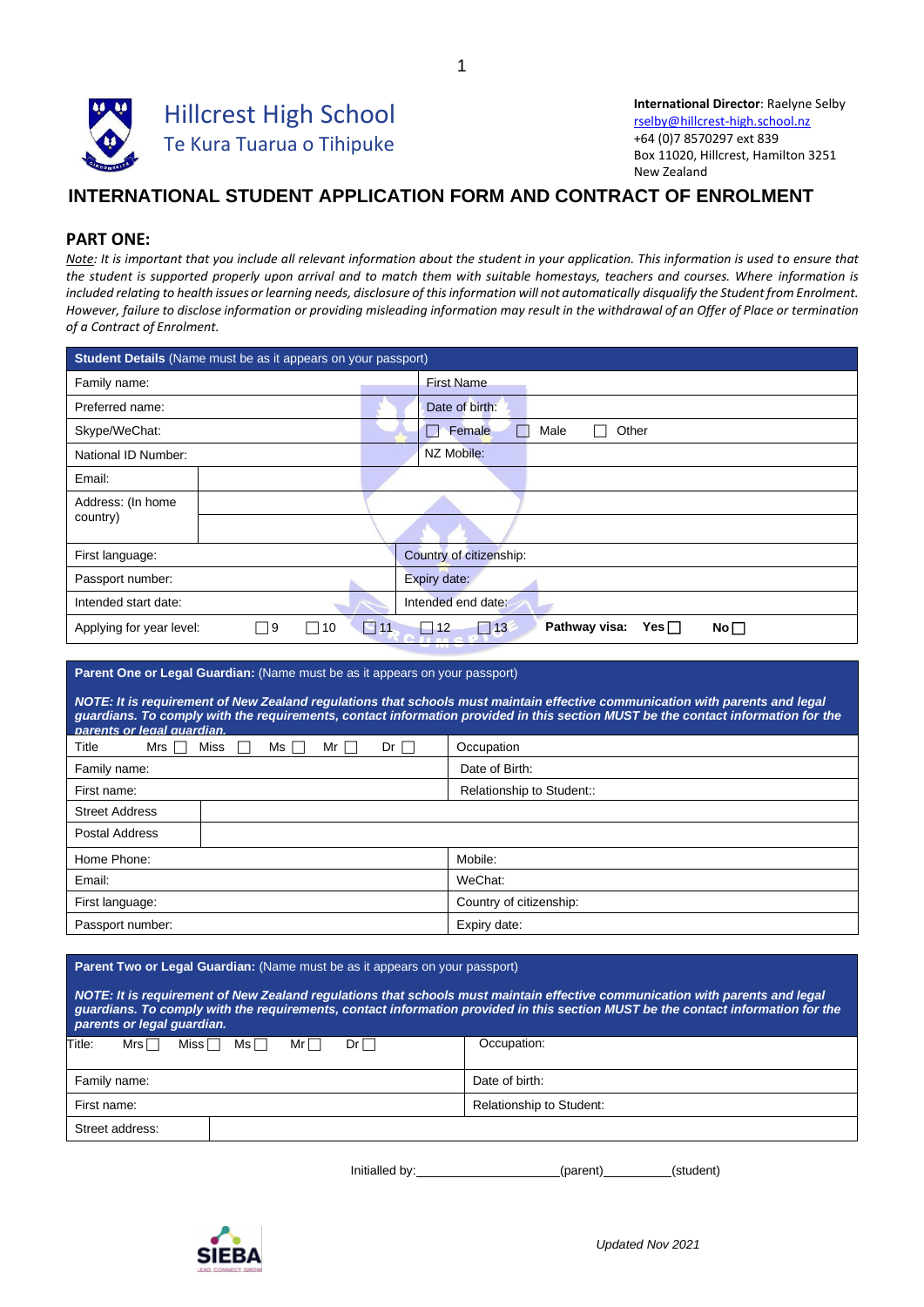| Postal address:  |         |                         |        |  |
|------------------|---------|-------------------------|--------|--|
| Home phone:      | Mobile: |                         | Email: |  |
| First language:  |         | Country of citizenship: |        |  |
| Passport number: |         | Expiry date:            |        |  |

|                 | <b>Emergency Contact (In home country, other than parents):</b> |
|-----------------|-----------------------------------------------------------------|
| Contact's name: | Relationship to the student:                                    |
| Mobile phone:   | Home phone:                                                     |
| Email address:  |                                                                 |
|                 | <b>Emergency Contact (In New Zealand, other than parents):</b>  |
| Contact's name: | Relationship to the student:                                    |
| Mobile phone:   | Home phone:                                                     |
| Email address:  |                                                                 |

| Agent Information (If using an agent)                                                                                            |                 |                    |        |
|----------------------------------------------------------------------------------------------------------------------------------|-----------------|--------------------|--------|
| Agency name:                                                                                                                     |                 |                    |        |
| Agent name:                                                                                                                      |                 |                    |        |
| Agent email address:                                                                                                             |                 |                    | Phone: |
|                                                                                                                                  |                 |                    |        |
| <b>Learning Information</b>                                                                                                      |                 |                    |        |
| Current school:                                                                                                                  |                 | Grade/ year level: |        |
| If the student does not currently attend school, please give reasons and date of last attendance:                                |                 |                    |        |
|                                                                                                                                  |                 |                    |        |
| How many years of schooling not including pre-school education has the student had?                                              |                 |                    |        |
| During this time, has the student not attended school for 1 month or longer?<br>If 'Yes' please give details (dates and reason): |                 | Yes                | No     |
| Please describe your learning goals for studying in a New Zealand school (attach more pages if required).                        |                 |                    |        |
|                                                                                                                                  | $C$ U M S P $'$ |                    |        |
| Please provide a copy of the latest two school reports for the student with this application                                     |                 |                    |        |
| Does the student have any learning or behavioural difficulties which may require extra school support or services?               |                 |                    |        |

If 'Yes' please provide details including any psychological assessments and reports that are available. Yes  $\Box$  No ( attach more pages if required).

| <b>General Details</b>                                                             |                |                |           |           |          |        |            |           |
|------------------------------------------------------------------------------------|----------------|----------------|-----------|-----------|----------|--------|------------|-----------|
| Has the student previously applied for entry to the school?                        |                | Yes            |           | $\Box$ No |          |        |            |           |
| If yes, when?                                                                      |                |                |           |           |          |        |            |           |
| Has the student ever had a family member or relative enrolled at the school?       |                |                |           |           |          |        | Yes        | No        |
| Name:                                                                              |                | Year attended: |           |           |          |        |            |           |
| Has the student previously studied at any other NZ school?                         |                | Yes            |           | No        |          |        |            |           |
| If yes, please state the name of the school:                                       |                |                |           |           |          | Dates: |            |           |
| How many years has the student studied English?                                    |                |                |           | Months    |          |        | ] Years    |           |
| Do the student's parents speak or read English?<br>Speak                           |                | Yes            | $\Box$ No |           | Read     |        | $\Box$ Yes | No        |
| Has the student been convicted or been the subject of any matter before any Court? |                |                |           |           |          |        |            |           |
| $\Box$ No If 'Yes' please provide details (attach more pages if required).<br>∏Yes |                |                |           |           |          |        |            |           |
|                                                                                    | Initialled by: |                |           |           | (parent) |        |            | (student) |



 $\overline{\phantom{a}}$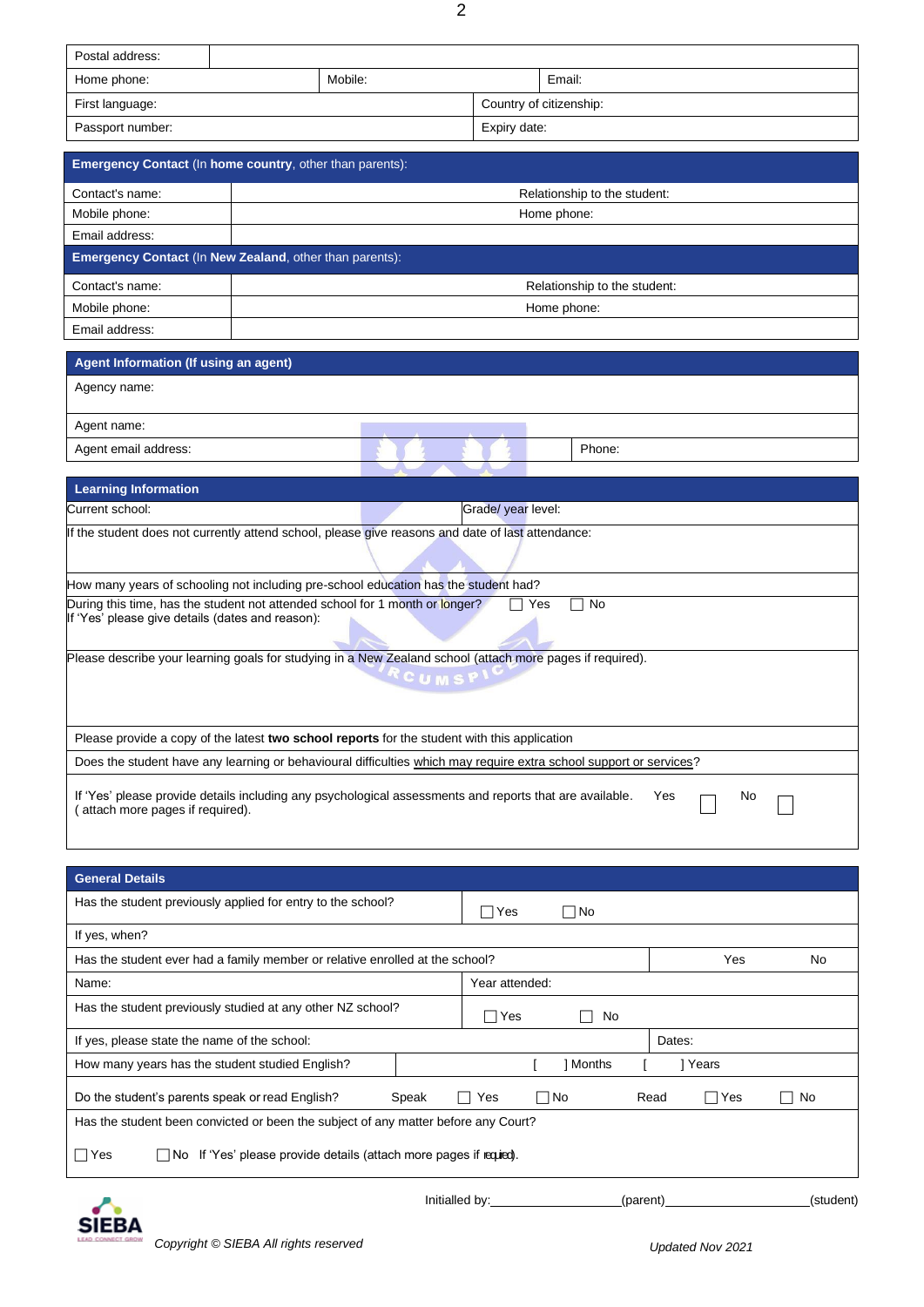3

| <b>Accommodation Requirements</b>                                                                                                            |
|----------------------------------------------------------------------------------------------------------------------------------------------|
| Designated caregiver (relative or family friend)<br>Accommodation choice:<br>Homestay<br>$\Box$ Live with parent                             |
| $\Box$ Music<br>□ Movies/TV<br>$\Box$ Reading<br><b>Outdoor Activities</b><br>Sports<br>Travel<br>Interests:                                 |
| Other interests:                                                                                                                             |
|                                                                                                                                              |
| Does the student have any food allergies or special dietary requirements?                                                                    |
| $\Box$ Yes<br>$\Box$ No<br>If 'Yes' please provide details (attach more pages if required).                                                  |
| Does the student have any other special requirements for accommodation? (Pets, cultural or religious requirements, phobias)                  |
| $\Box$ No<br>$\Box$ Yes<br>If 'Yes' please provide details (attach additional pages if required).                                            |
| Designated Caregiver Details (If staying with a relative or close family friend)                                                             |
| Name of caregiver:                                                                                                                           |
| Address (in NZ):                                                                                                                             |
|                                                                                                                                              |
| Mobile:<br>Home phone:<br>CII                                                                                                                |
| Email:                                                                                                                                       |
| Relationship to student:                                                                                                                     |
|                                                                                                                                              |
| <b>Insurance Details</b>                                                                                                                     |
| Do you wish to purchase insurance through the school?<br>$\sqcap$ No<br>∏Yes                                                                 |
| If Yes, Please complete the school's Insurance application.                                                                                  |
| If you wish to purchase your insurance through the school, please ensure the medical information section on this form is completed fully and |

*Please write a handwritten letter introducing yourself and attach it to this application. Include information about your family, such as names and ages of siblings. What are your interests and what activities would you like to do in New Zealand? Why do you want to come to New Zealand? Why do you want to study at Hillcrest High School? What is your favourite subject? What would you like to tell us about yourself?* 

*accurately to ensure appropriate coverage for the student for any pre-existing conditions they may have.*

Please attach your passport size photo

*Please note: Subject choices in this application are an indication only and actual subjects will depend upon availability and prior*  learning. The school reserves the right to decide subject placement and year level throughout enrolment in consultation with students *and families.*

# Please complete the Year 9 Subject Choice Form

OR

# Year 10, 11, 12, 13 Subject Choice Form

Initialled by: (parent) (parent) (student)

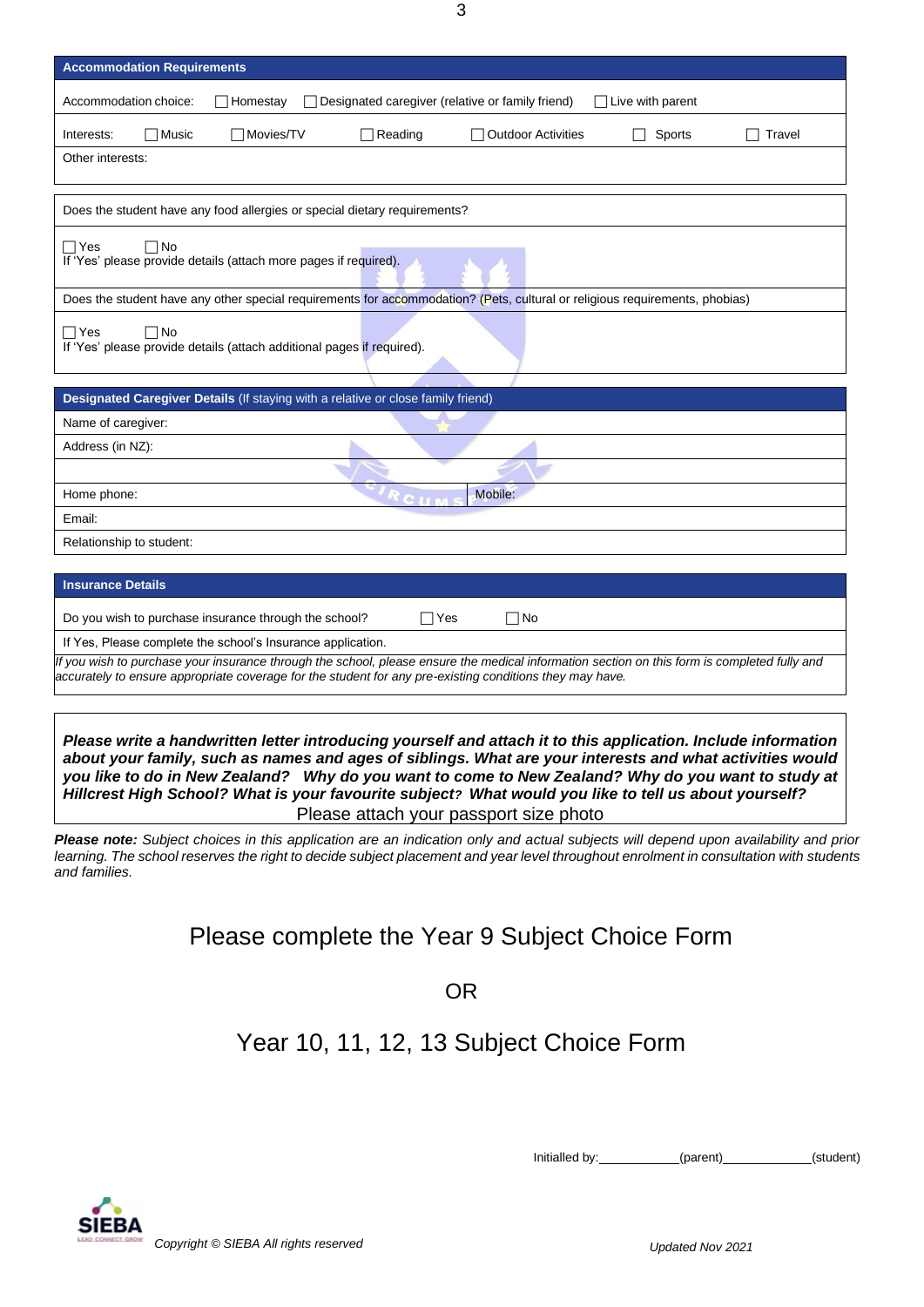| Name of doctor: In home country / In NZ:                                                                                                                                                                                                                                                                                                |
|-----------------------------------------------------------------------------------------------------------------------------------------------------------------------------------------------------------------------------------------------------------------------------------------------------------------------------------------|
| Phone number of doctor:                                                                                                                                                                                                                                                                                                                 |
| Does the student have any history of previous illness that may affect their enrolment, including mental illness?                                                                                                                                                                                                                        |
| $\Box$ Yes<br>∏No                                                                                                                                                                                                                                                                                                                       |
| If 'Yes' please provide details (attach more pages if required).                                                                                                                                                                                                                                                                        |
| Has the student been vaccinated for any diseases? Thes<br>$\Box$ No<br>If yes, please provide a copy of the vaccination certificate.                                                                                                                                                                                                    |
| Please tick the appropriate box if you suffer from or have suffered from any of the following medical conditions:                                                                                                                                                                                                                       |
| □ Back/Neck problems<br>□ Glandular Fever<br>a Allergy to bee/wasp stings<br>□ Asthma<br>□ Bed wetting<br>$\Box$ Migraines<br>□ HIV or Aids<br>□ Diabetes<br>$\Box$ Hepatitis A, B or C<br>$\square$ Epilepsy<br>□ Heart Condition<br>□ Food Allergies<br>$\Box$ Tuberculosis<br>□ ADD or ADHD<br>$\Box$ Allergies<br>□ Eating Disorder |
| Does the student have any medical implants (such as metal implants) that may affect receiving medical treatment while in New Zealand?                                                                                                                                                                                                   |
| $\Box$ Yes<br>□No<br>If 'Yes' please provide details (attach more pages if required).                                                                                                                                                                                                                                                   |
| Is the student currently on any medication?                                                                                                                                                                                                                                                                                             |
| $\Box$ Yes<br>l No<br>If 'Yes' please provide details (attach more pages if required).                                                                                                                                                                                                                                                  |
| Please note: If you suffer from conditions requiring medication, it is advisable to bring your own medication to NZ. You will be required to notify the school regarding<br>any medications that you bring with you.                                                                                                                    |
| Does the student smoke? $\Box$ Yes $\Box$ No                                                                                                                                                                                                                                                                                            |
| Is there anything further that the school needs to be aware of in enrolling and supporting the student as an international student?                                                                                                                                                                                                     |
| ∏No<br>$\Box$ Yes                                                                                                                                                                                                                                                                                                                       |
| If 'Yes' please provide details (attach more pages if required).                                                                                                                                                                                                                                                                        |
| Do you agree with the school providing over-the-counter medication *such as acetaminophen, paracetamol or ibuprofen?                                                                                                                                                                                                                    |
| ∩No<br>$\Box$ Yes<br>If 'No' please specify what medications you do not want the Student to receive:                                                                                                                                                                                                                                    |

### **PLEASE FORWARD A COMPLETE RECORD OF ALL CHILDHOOD VACCINATIONS**